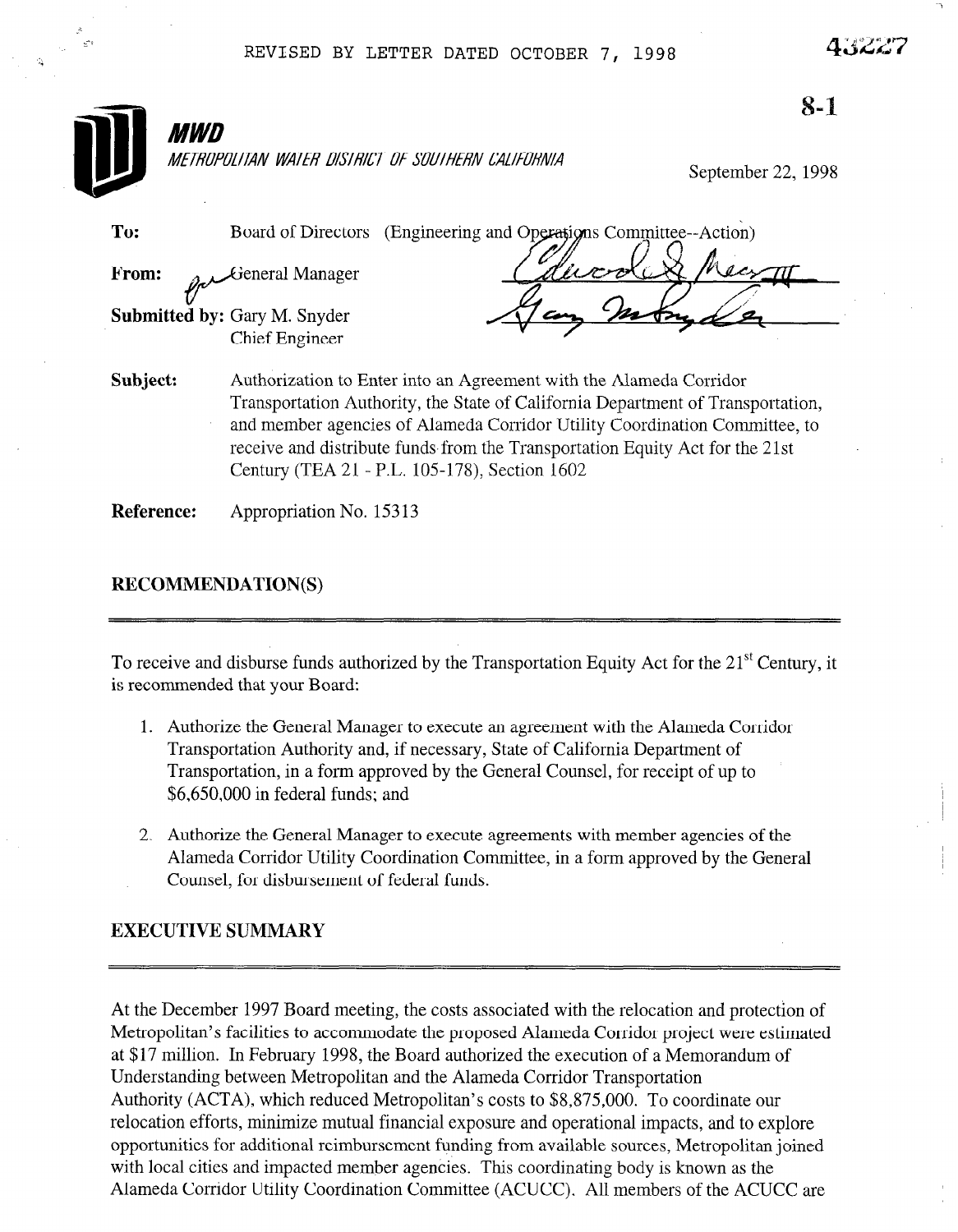Metropolitan member agencies or sub-agencies. ACUCC succeeded in obtaining \$6.65 million in federal funding through a federal transportation bill known as the Transportation Equity Act for the  $21<sup>st</sup>$  Century (TEA 21). These funds will be disbursed through the California Department of Transportation and ACTA, and will be made available to Metropolitan and impacted member agencies over a six year period. On behalf of the ACUCC, Metropolitan will invoice for these funds as costs are incurred by Metropolitan, its member agencies, and sub-agencies. These funds are anticipated to offset a substantial portion of our mutual relocation costs.

### JUSTIFICATION

These funds can be used to offset costs associated with impacts of the proposed Alameda Corridor Project on the pipeline distribution systems of Metropolitan and member agencies. For Metropolitan, these funds will be used to offset a considerable portion of the funds appropriated in the December 1997 and February 1998 Board Actions.

## ALTERNATIVE(S) TO PROPOSED ACTION

#### Do Not Authorize Execution of an Agreement

An alternative is to not authorize Metropolitan to execute an agreement with ACTA and/or Caltrans and member agencies of ACUCC; however this would exclude Metropolitan from receiving federal reimbursement funds and negate a significant source of revenue.

### ACTIONS AND MILESTONES

- $\Box$  Negotiate and complete an agreement with ACTA and/or Caltrans by December 1998
- 

The Alameda Corridor Project (Corridor) is a proposed 20-mile railroad corridor, primarily along Alameda Street, that will connect the ports of Los Angeles and Long Beach to the transcontinental rail network main lines near downtown Los Angeles. The project will consolidate 90 miles of existing rail lines in several corridors into a single high-speed, high-capacity railroad corridor. A major portion of the project involves construction of a trench along a portion of Alameda Street to accommodate the rail lines. This segment, otherwise known as the Mid-Corridor trench, will be approximately 50 feet wide, 33 feet deep, and 10 miles long. The overall project involves road improvements and realignments in the vicinity of the corridor which will enhance traffic flow and public safety by eliminating congestion at 200 street-level crossings. Construction of the Mid-Corridor trench will require the relocation of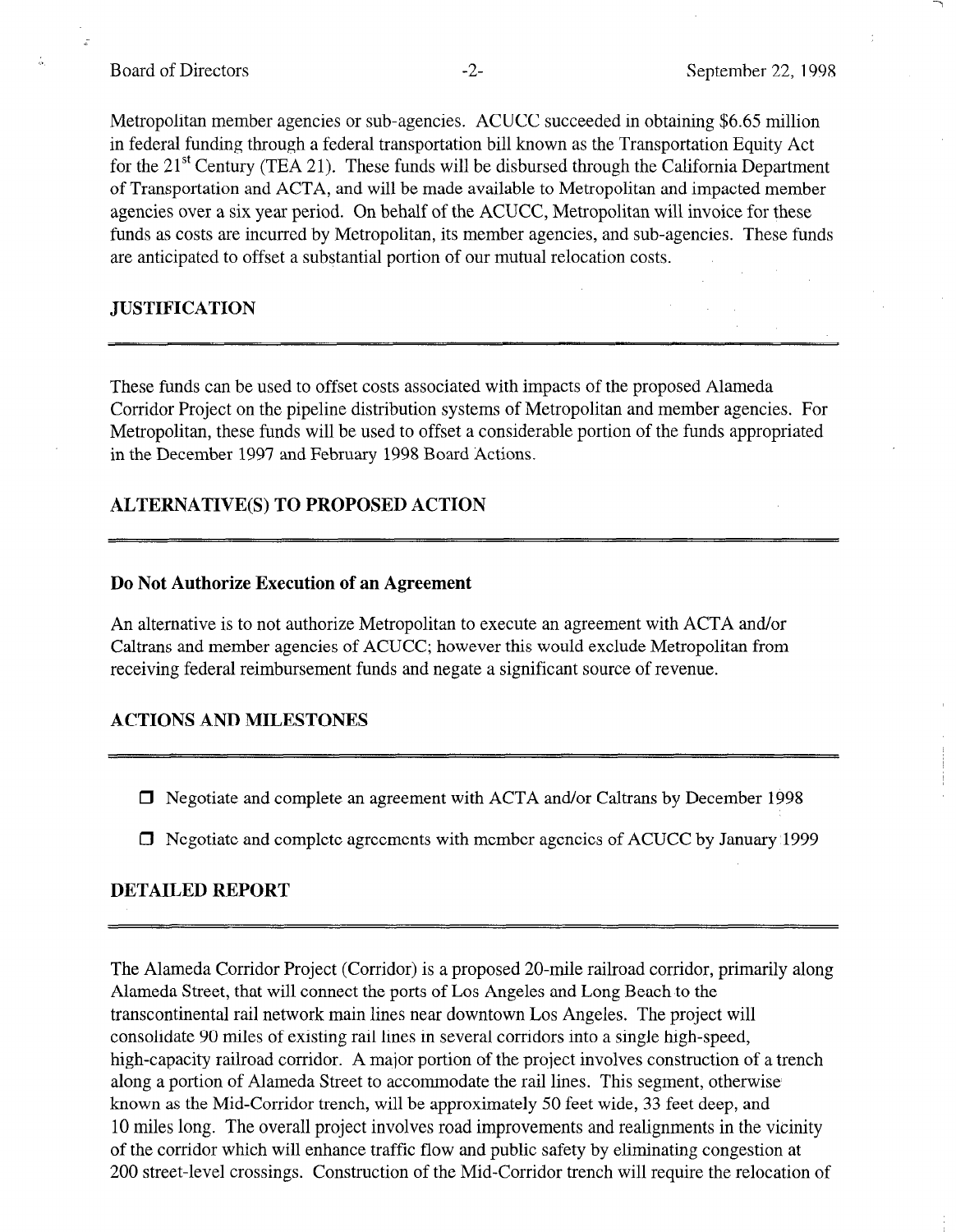#### Board of Directors -3- September 22, 1998

portions of four of Metropolitan's pipelines at six locations. In addition, the encasement of pipelines impacted by other segments of the proposed Corridor will be necessary in order to support structural loading.

In October and December 1997, the Board was presented with information which detailed the potential costs and proposed plan of negotiation for the protection of our existing pipeline facilities. The cost associated with impacts to Metropolitan's facilities was estimated to be approximately \$17 million. Efforts to protect pipeline facilities were complicated by the fact that the railroad companies hold prior and superior property rights through the impacted areas. In December 1997, the Board appropriated funds to finance Metropolitan's engineering design. In February 1998, the Board authorized the General Manager to enter into a Memorandum of Understanding (MOU) with ACTA and appropriate funds for design and construction. This action reduced Metropolitan's potential financial exposure by almost 50 percent to \$8,875,000.

The MOU obligated Metropolitan to complete 90 percent design plans for all pipeline relocations by September 1, 1998. This deadline has been achieved. The MOU also dictated that the construction of the pipeline relocations would be undertaken by the successful design-build contractor, or their subcontractor, and be financed by ACTA. Metropolitan would retain responsibilities for inspection and cost of pipeline fabrication.

To facilitate the coordination effort, a committee of representatives of impacted agencies and cities was established. The Alameda Corridor Utility Coordination Committee (ACUCC), meets every month to discuss and coordinate the impacts to our respective agencies. In coordinating the set of the conservation was given to the property of the potential that commutating required to appropriate the transportation was given to the potential that committee member agencies would be required to appropriate significant funds to accommodate the transportation project. On a federal level, the existing Intermodal Surface Transportation Equity Act (ISTEA) has been under review by various Congressional transportation committees for reauthorization. Research revealed that the Alameda Corridor Project had been included in a 1995 amendment to the ISTEA bill and therefore was a possible candidate for federal funding. Consultations with ACTA indicated that they had significant concerns with receiving federal funds on the Mid-Corridor segment of the project; however, they pointed out that they would cooperate with our efforts where possible.

After many months of coordination with various parties on a local, state and federal level, Representative Juanita Millender McDonald was successful in authoring an amendment to the proposed legislation which authorizes and appropriates funds for utility relocation costs reimbursement. These funds were transferred to the State of California Department of Transportation (Caltrans) and are available to the ACUCC through ACTA. The authorization allows for an appropriation of up to \$6.65 million over a six year period.

Since Metropolitan has considerable experience in seeking reimbursement from Caltrans for

Since Metropolitan has considerable experience in seeking reimbursement from Caltrans for pipeline relocation projects, it is proposed that Metropolitan be the principal point of contact for disbursement of these federal funds from Caltrans. In order to receive these funds, separate agreements will be developed with ACTA and affected Metropolitan member agencies and subagencies to establish mechanisms for the submittal of invoices and the disbursement of funds.

This letter requests that your Board authorize the General Manager to enter into agreements to receive up to \$6,650,000 in federal funds and make necessary reimbursements to member agencies for costs incurred, in amounts not to exceed \$500,000 per individual agency agreement. It is anticipated that the overall direct benefit to Metropolitan from the use of these funds will be